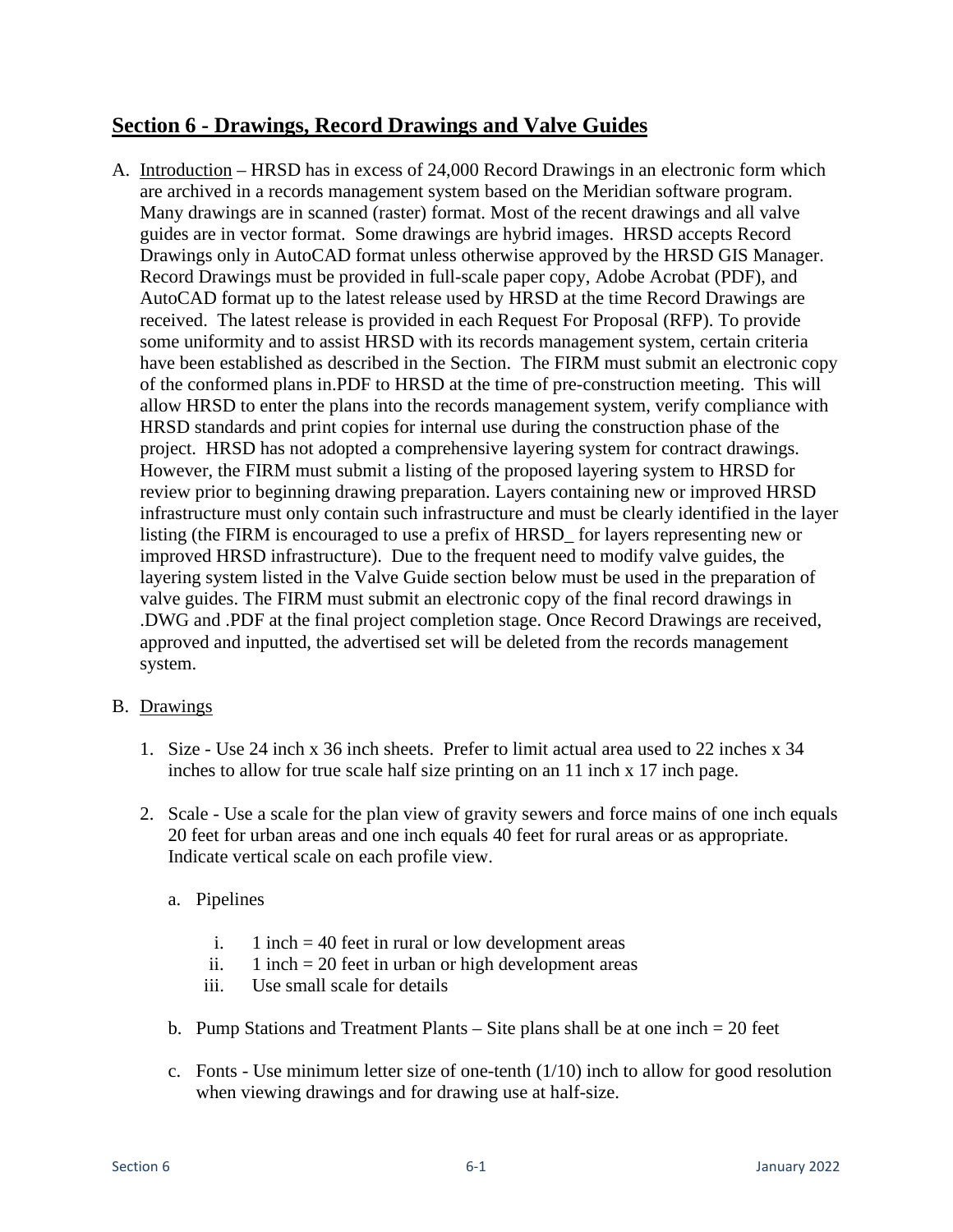- d. Units Drawings shall be prepared using English units (non-metric).
- 3. Title Block
	- a. Locate across the bottom or right hand margin with the sheet number in the extreme lower right hand corner.
	- b. Information Include:
		- i. Project title
		- ii. Drawing title
		- iii. Sheet number
		- iv. FIRM's name
		- v. Scale and graphical scale reference for one inch
		- vi. Revision block
- 4. Required Sheets Provide required sheets in the order listed as follows:
	- a. Cover Sheet Refer to Standard Details section in this manual.
	- b. Location and Vicinity Map Sheet Include datum and coordinate system used for design.
	- c. Drawing Index Sheet Index may be placed on cover or location sheet if the project includes less than 20 drawings. The Index Sheet must include the drawing number (ex: C-1), sheet number (a consecutive numbering scheme beginning with 1), and a drawing description (ex: "Yard Piping – Demolition Plan").
	- d. Legend Sheet Include of all abbreviations and symbols used for design. Refer to Section 29 Treatment Plant in this manual for required plant process abbreviations.
	- e. Schedule Sheets Compile equipment schedules, door schedules, hardware schedules, cable and conduit schedules, panel board schedules etc., and place schedule sheets at front of respective sections of work.
	- f. Electrical point to point diagrams refer to Section 30 Electrical and Instrumentation in this manual.
	- g. Hydraulic Profile For treatment plant projects plot the hydraulic grade line for each condition considered during design.
	- h. Detail Sheets Compile civil details, electrical details, mechanical details, structural details, etc., and place detail sheets at end of respective sections of work.
- 5. Electronic Drawing Format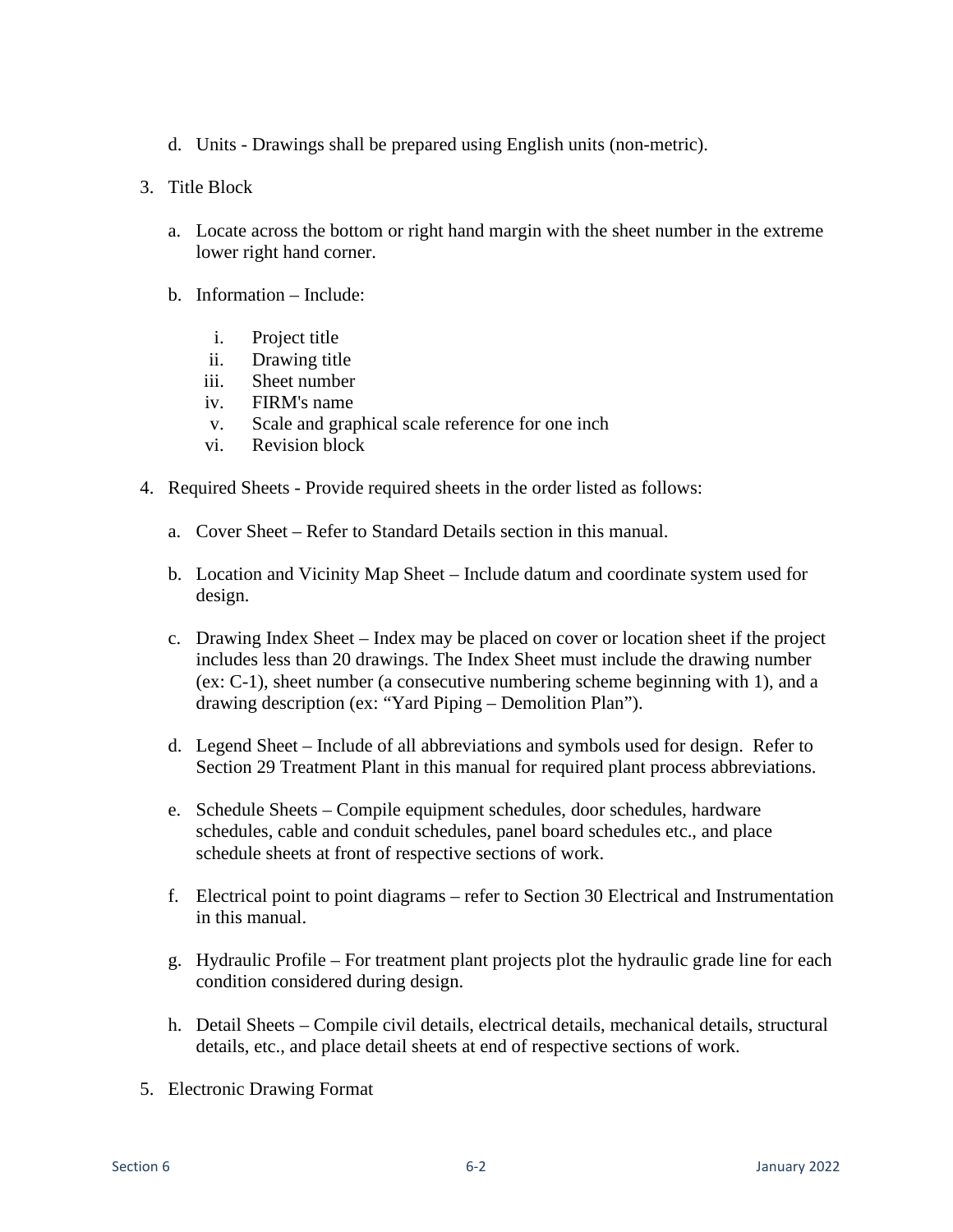a. All design drawings shall be prepared in an electronic format using AutoCAD (.DWG) format. The release number is identified in the Request for Proposals (RFP). The FIRM shall review with HRSD any proposed deviation in the version of AutoCAD to be used and any other third party or proprietary software programs which will be used to prepare the design drawings. HRSD reserves the right to reject any variation in the version of AutoCAD to be used, non-standard AutoCAD format or specialty software program proposed by the FIRM.

Exceptions to this requirement will be considered for projects where 3D modeling has been approved in accordance with Section 7 – "HRSD Building Information Model (BIM) Requirements".

b. HRSD does not require the use of a standard layering scheme for the preparation of electronic Record Drawings. The FIRM shall provide a file listing each layer name, description and color (pen weight) with each electronic file provided. Layers containing new or improved HRSD infrastructure must only contain such infrastructure, and must be clearly identified in the layer listing (the FIRM is encouraged to use a prefix of HRSD\_ for layers representing new or improved HRSD infrastructure). Line widths shall be designated by layer and not by color. Provide the associated .CTB file with each project/drawing.

Exceptions to this requirement will be considered for projects where 3D modeling has been approved in accordance with Section 7 – "HRSD Building Information Model (BIM) Requirements".

- c. The use of x-referencing when preparing electronic drawings is acceptable. Prior to the submission of any electronic drawing to HRSD, each x-referenced dwg file associated with a drawing shall be bound to that file. Referenced images (TIFF, JPEG, etc…) within the electronic drawing must also be embedded. Unbound electronic drawings will be returned to the FIRM for revision. The final delivered bound AutoCAD files must be of a manageable size for use in Meridian (files should not exceed 20MB). Also refer to section C.1.j. for clarification in regards to file size for individual sheets.
- d. The use of stick-on maps, diagrams or sketches shall not be allowed. All information shown on the paper copy drawing should correspond to the electronic file provided as part of the Record Drawing submission.
- e. The FIRM shall provide to HRSD all font files used within the electronic drawings. The use of non-standard AutoCAD fonts is strongly discouraged.
- f. For pipeline projects, at the conformed stage, the FIRM shall provide to HRSD a single AutoCAD file (.DWG) containing the proposed HRSD infrastructure (also referred to as a "seamless file"); the .DWG file must capture the proposed HRSD infrastructure at its true State Plane Coordinates (as specified herein).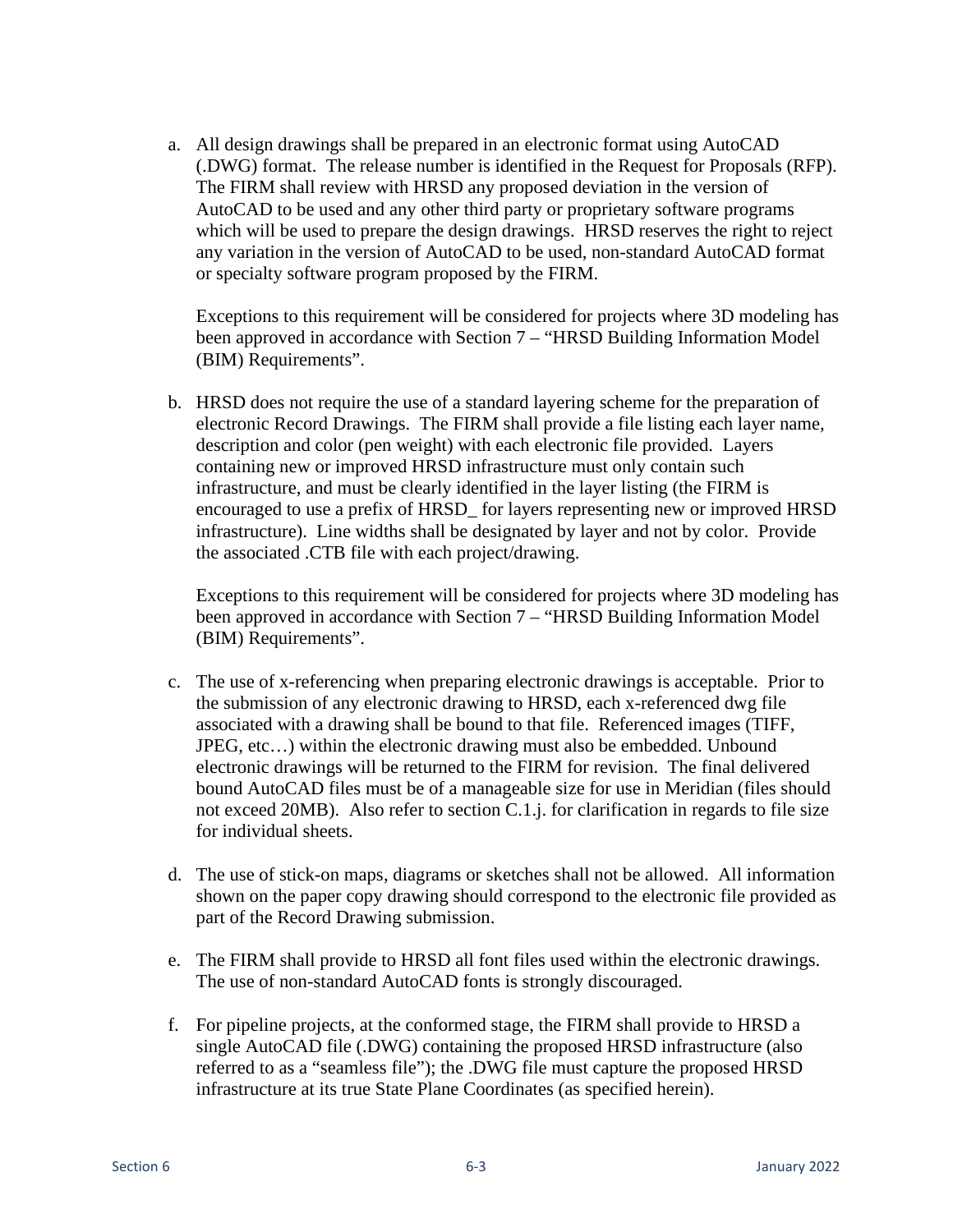- 6. Drawing and Electronic File Naming
	- a. Each drawing shall be provided with both a sheet number and a drawing number. A sheet number is a consecutive numbering scheme beginning with 1. A drawing number is an alphanumeric numbering scheme beginning with the discipline designation and a consecutive number (i.e.; C-1, M-12, S-93, etc.)
	- b. Each electronic drawing file shall be named as follows:
		- i. Index sheet Index.dwg
		- ii. All other sheets SHEETNUMBER.dwg (i.e., Sheet 05 of 35.dwg)
	- c. In the case of Meridian 'hybrid' drawings, each referenced file shall be named in correspondence to the drawing within which it is referenced. (i.e., a referenced image file would be named "Sheet 05 of 35 A.tiff" if it is x-referenced in Sheet 05 of 35.dwg)
- 7. Miscellaneous
	- a. Labels and Symbols
		- i. Identify and label all existing facilities and underground utilities.
		- ii. Use standard symbols and terminology consistently throughout drawings.
		- iii. Shading, stippling or cross-hatching is acceptable only if drawing clarity on half size prints is approved by HRSD. The use of solid fills for shading is not acceptable.
	- b. Drawing Orientation
		- i. North arrow orientation should be up or to the right on each drawing.
		- ii. Pipeline stationing should be left to right on each drawing.
	- c. Piping and Hydraulic Structures
		- i. Indicate pipe sizes and materials at transitions between different pipe sizes and materials.
		- ii. Indicate elevations and grades of gravity sewers including pipe inverts at manholes, manhole rims, and other key points along the gravity sewer.
		- iii. Indicate elevations of force mains including pipe inverts at changes in grade and other key points along the force main.
		- iv. Indicate elevations of hydraulic structures including floor elevations and water surface elevations.
		- v. Prepare line diagrams for process systems and isometric schematics for complicated piping systems.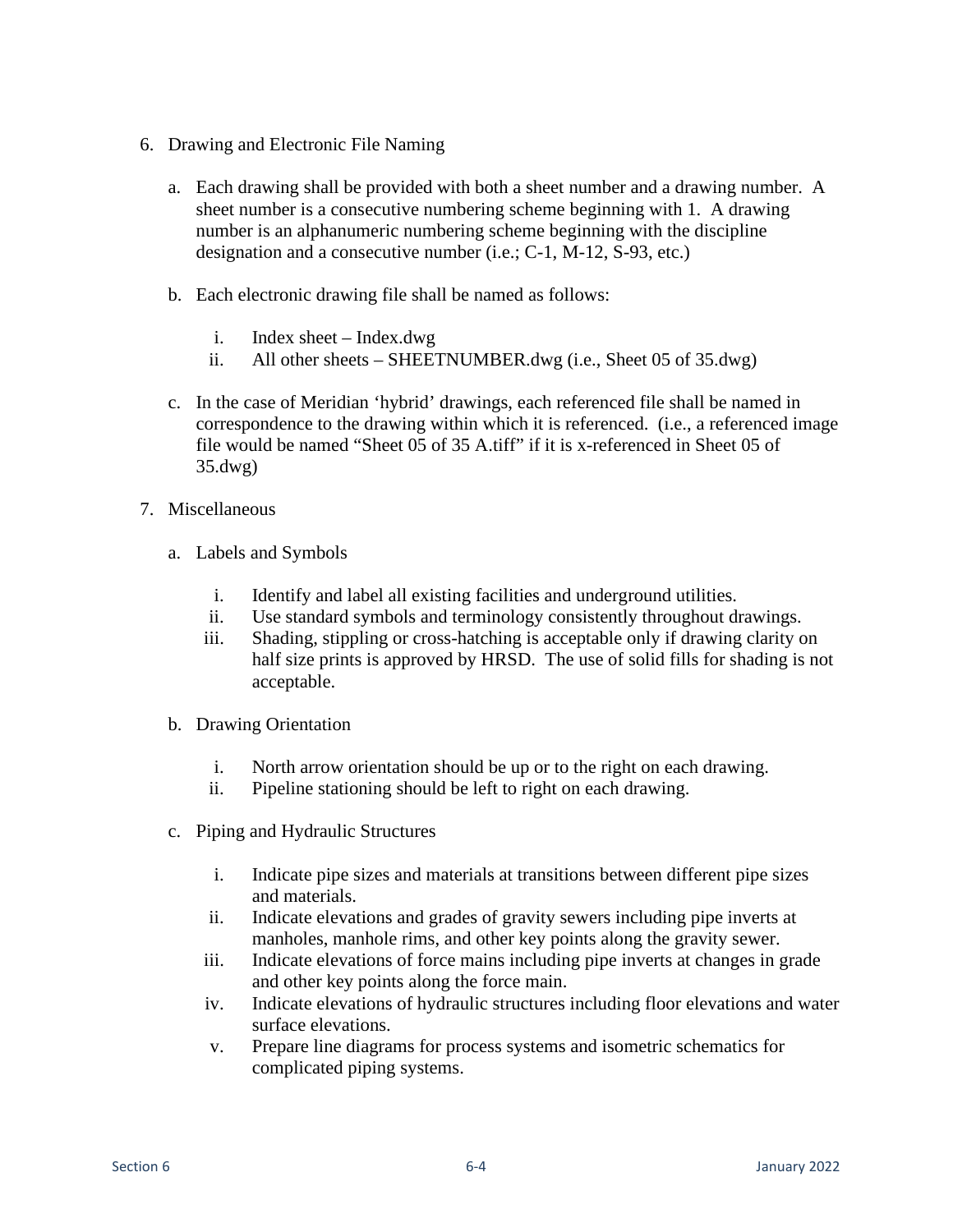- vi. For pipeline projects tying into existing pipelines, such as repairs or relocations, the connecting point between the new and existing pipelines must reference the stationing from the original drawings.
- vii. Indicate pipeline stationing based on the pipeline centerline. Stations should be indicated on both the plan and profile views.
- viii. For pipeline projects, a profile and related data should be shown on the bottom half of the plan sheet, indicating the pipeline stationing on accented vertical grid lines. The profile should be shown at true pipeline centerline length and projected above to the plan view in as close a relationship as possible.
- d. Electrical FIRM to confirm that these requirements are included in the Bid Documents for Contractors.
	- i. Process and Instrumentation Diagrams (P&IDs) The FIRM shall prepare the P&IDs.
	- ii. Loop Drawings The Contractor shall be required to provide loop drawings.
	- iii. Conduit and Cable Schedules The FIRM shall provide on the drawings or in the specifications. Contractor shall provide as-built conduit and cable schedules.
	- iv. Point to Point Drawings Contractor to provide.
- e. Horizontal and Vertical Controls
	- i. For all outfalls provide the following:
		- a) Longitude and latitude for the beginning and end of the diffuser.
		- b) Longitude and latitude for the point where the outfall enters the body of water.
		- c) Longitude and latitude at all pipe deflections.
		- d) Distance in feet from the end of the diffuser to the shoreline.
		- e) Provide layout information tied to the Virginia State Plane coordinate system. For pipeline projects a minimum of two Virginia State Plane coordinates should be indicated on the drawing. Horizontal datum including the realization (also known as the adjustment) used should be referenced on the cover sheet. (e.g. NAD83(CORS96)).
		- f) Indicate location of bench marks and use elevations based on the NAVD88 vertical datum, unless otherwise approved. Vertical datum reference should be indicated on each profile view.
		- g) Provide Virginia State Plane horizontal coordinates and NAVD88 elevations for valve boxes, air vents, manholes, pipeline bends, and other critical items.
- 8. Drawing Designations The following drawing designations shall be used:
	- a. General
	- b. Index
	- c. Civil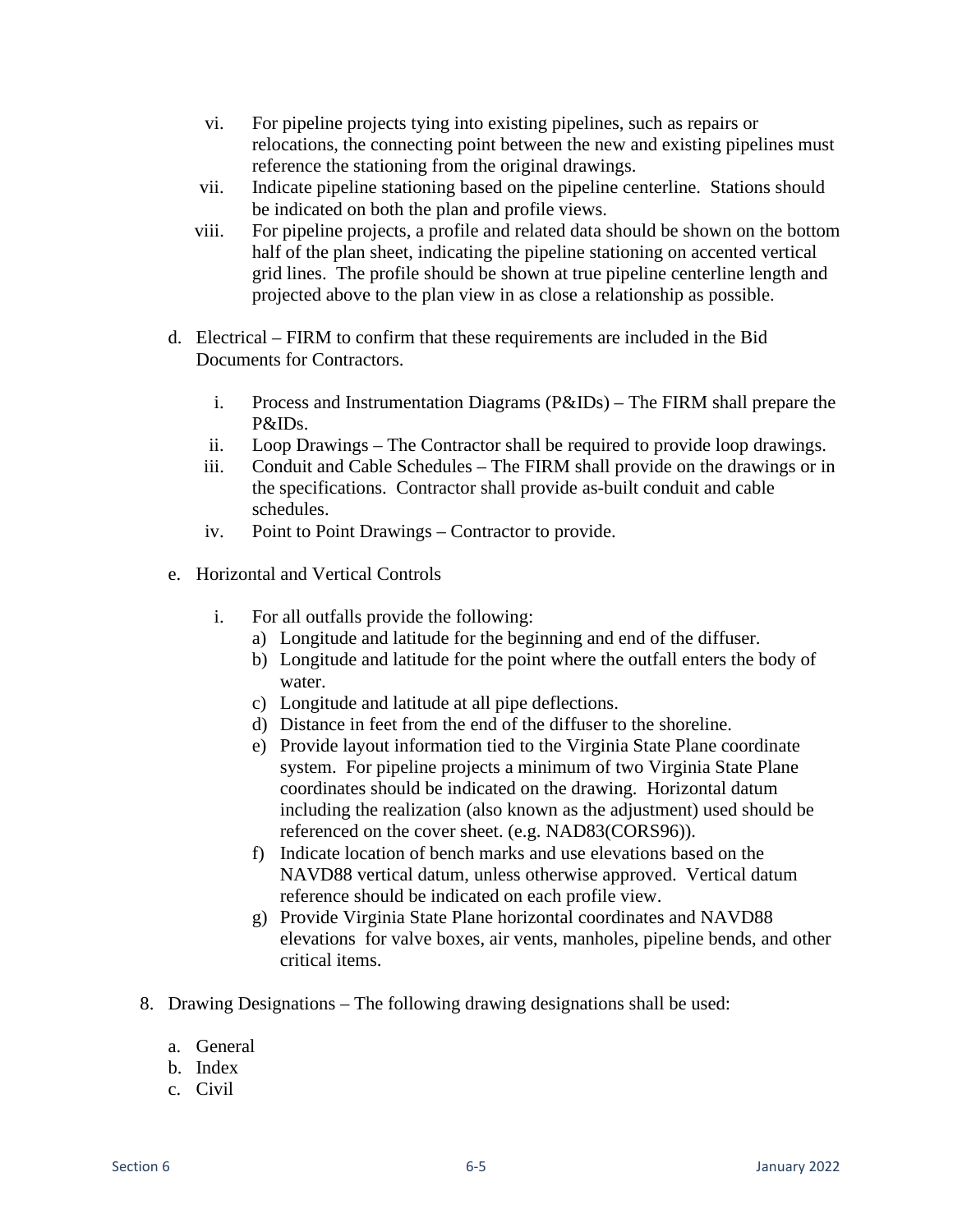- d. Structural
- e. Architectural
- f. Electrical
- g. I & C
- h. Mechanical
- i. HVAC Plumbing

### C. Record Drawings

- 1. General
	- a. Indicate revised dimensions, annotations, coordinates, and elevations as specified in this section. Only dimensions, coordinates, and elevations depicting as-built conditions to appear on the final Record Drawings. Record Drawings are not to contain "mark-ups", text strikethrough, etc. (only final as-built conditions).
	- b. Indicate added and/or revised construction details. Only final version of construction details are to be included in the Record Drawings.
	- c. Remove wording and annotations on drawings that do not relate to the as-built conditions (such as "Proposed") as appropriate.
	- d. Revise all drawings to reflect as built conditions of all equipment or other schedules.
	- e. Label drawings as "Record Drawings" and indicate last revision date.
	- f. Prepare and submit a full-scale set of black line drawings.
	- g. Submit CAD drawing files (including the listing of all layer names as specified herein, and font files) compatible with AutoCAD Release (as specified in the RFP) software. Later editions cannot be accepted without prior written agreement from HRSD.

Exceptions to this requirement will be considered for projects where 3D modeling has been approved in accordance with Section 7 – "HRSD Building Information Model (BIM) Requirements".

- h. Submit PDF format file copies of the CAD drawing files.
- i. An engineer's seal is not required on the Record Drawings.
- j. A single drawing file shall be provided for each sheet of the Record Drawings. Delete all extraneous parts of the project from the drawing file except what pertains to the immediate sheet. This reduces the file size and works better in HRSD's records management system. No individual file should exceed 20MB.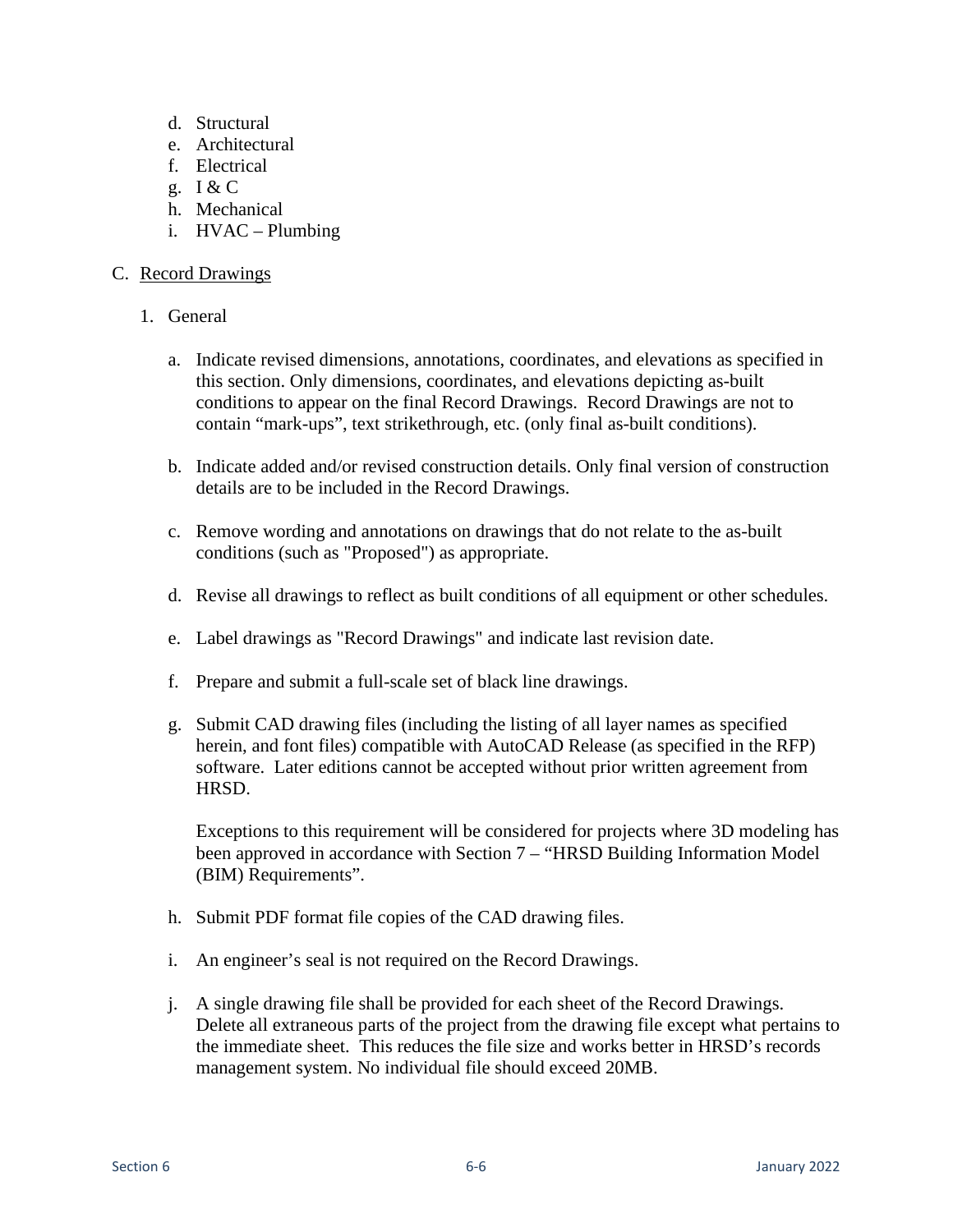Exceptions to this requirement will be considered for projects where 3D modeling has been approved in accordance with Section 7 – "HRSD Building Information Model (BIM) Requirements".

- 2. Construction Information
	- a. List Contractor name, address, telephone number and point of contact on the cover sheet.
	- b. For pipeline projects list suppliers and model numbers/designations of all major items of construction.

#### D. Bid Documents

1. Provide final Bid Documents with all incorporated addenda in a PDF format file for incorporation into Meridian Software.

#### E. Valve Guides

- 1. Introduction
	- a. HRSD uses Valve Guides to locate critical facilities in the interceptor system. The goal of each Valve Guide is to provide a location diagram and valve information for operations, maintenance and emergency shutdowns.
	- b. Valve Guides are prepared for valves, air vents, leak detectors, meter installations, cathodic protection test stations, and other corrosion control equipment. Manholes used in sanitary sewer systems do not require the preparation of a Valve Guide.
	- c. Valve Guides are prepared in an electronic drawing format for records management and internal use by HRSD.
- 2. Specific Instructions
	- a. Valve Guides shall be prepared at 8.5 inch x 11 inch size drawings with the drawing limits set to 8.5 inch x 11 inch (See Attachment A in this section for examples). All elements to be drawn in model space. A Valve Guide Template file including the appropriate paper space layout to be provided by HRSD.
	- b. Pipeline size and material to be annotated. Abandoned pipelines/valves/etc. that remain in place to be indicated as abandoned.
	- c. Provide only enough information to locate the valve(s) and/or air vent(s). Additional information should not be provided.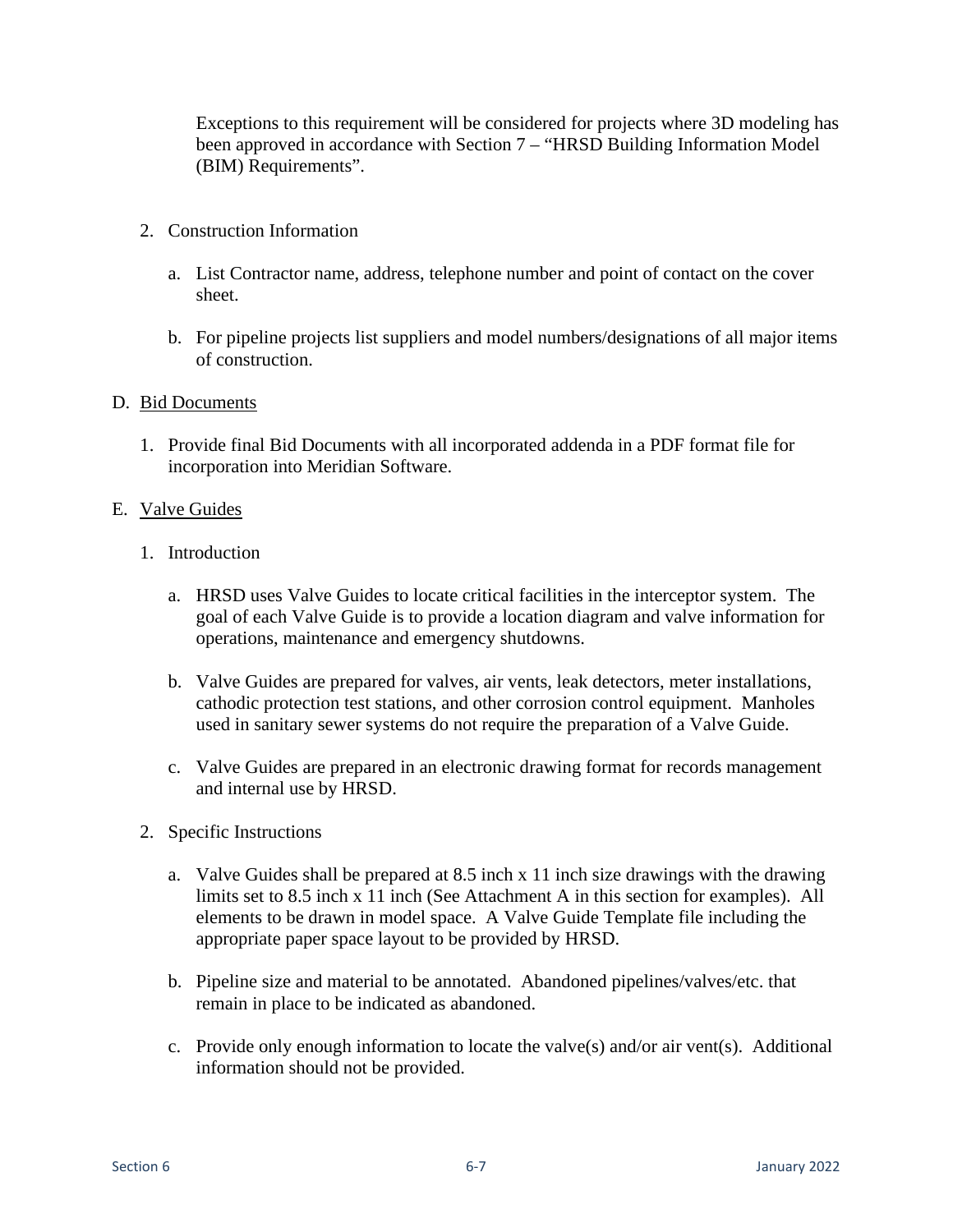- d. Provide a minimum of two (2) and preferably three (3) tie-down dimensions, from the valve or air vent to an adjacent, permanent fixture.
- e. Valve Guides are identified using a sequential numbering system. The FIRM must coordinate with HRSD for the determination of interim and final Valve Guide numbers. Each valve, air vent, etc. are also numbered using a sequential numbering system within each Valve Guide. In cases where an existing Valve Guide is being updated, the FIRM must coordinate with HRSD for the determination of interim and final valve numbers.
- f. Valve Guide drawings shall be prepared in an AutoCAD (.DWG) format (release as referenced in the RFP). Any associated files (font, compression, etc.) should be included with the drawings.
- g. A single drawing file shall be provided with each individual Valve Guide.
- 3. CAD Standards
	- a. 0 Layer Information appearing on the 0 layer shall conform to the following established standards:
		- i. Layer Color White (No. 7)
		- ii. Valve Guide Drawing Sheet/Information Block
		- iii. North Arrow (North Arrow HRSD Standard)
		- iv. Pen Width  $= 0.012$  inches
	- b. Text Layer Information appearing on the Text Layer shall conform to the following established standards:
		- i. Layer Color Cyan (No. 4)
		- ii. Valve Guide Information
			- a) VG Number
				- $\bullet$  Height .20
				- Font Romant
			- b) Location (General area of valve)
				- $\bullet$  Height .10
				- Font Romand
			- c) Drawing (Line no., contract title and sheet no.)
				- Height  $.10$
				- Font Romand
			- d) Line Number Symbol (Place in or near Drawing Title)
		- iii. General
			- a) Dimensions are considered to be text and shall be drawn on the text layer.
			- b) Text font and height for valve information (Valve No., Size, Turns, etc.) is established in information block and operator shall be prompted for insertion of data.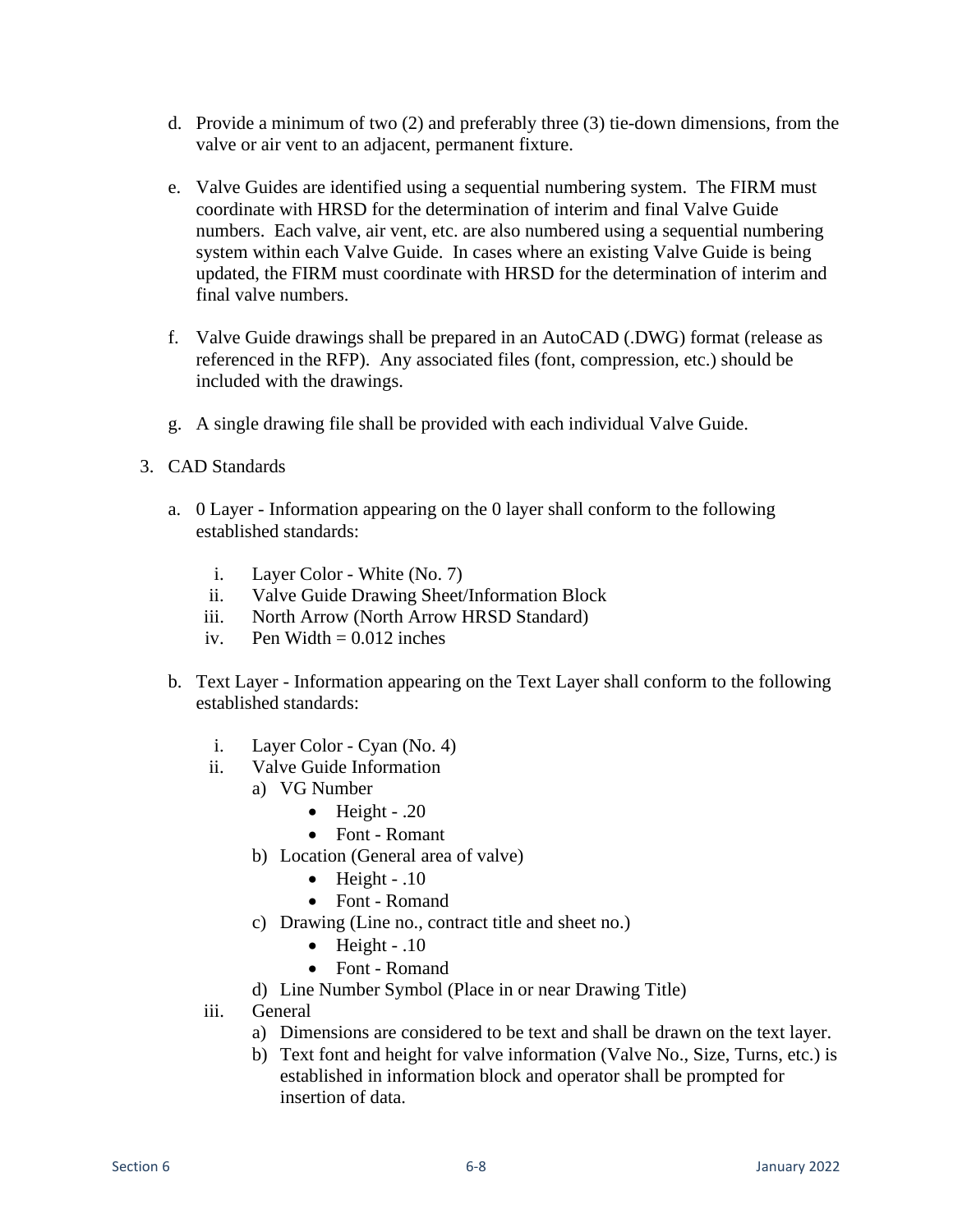- c) Street Names
	- $\bullet$  Height .20
	- Font Romant
- d) Stations Number  $(0+00)$ 
	- Height Minimum .08
	- Font Romand
- e) Notes
	- Height Minimum .08
	- Font Romand
- f) Distance Table (If required on VG)
	- Height Minimum .08
	- Font Simplex
- g) Dimension Text
	- Height Minimum .08
	- Font Simplex
	- Location (Place dimension text on top if space allows; otherwise use a break.)
- c. Topo Layer Information appearing on the Topo Layer shall conform to the following established standards:
	- i. Layer Color Dark Gray (No. 8)
	- ii. General Information drawn on the Topo Layer shall include the following:
		- a) Power Poles (Include identifying numbers)
		- b) Fire Hydrants
		- c) Other utilities only if they are relevant to the location of the valve or air vents, such as gravity manholes when used as a measurement marker.
		- d) Pavement limits, edge of pavement symbols, sidewalks, residences when such use will assist in location, trees and shrubbery, fences, HRSD easements, property lines if at PS locations, cross streets, dirt roads, and other pertinent data which will aid the locating of valve or air vent. A minimum number of symbols should be used where trees or shrubbery lines exist.
		- e) Text
			- Height Minimum .08
			- Font Simplex
		- f) Line Types
			- Continuous Pavement limits, sidewalks, cross street roadway limits, building limits.
			- Hidden 2 Dirt Roads
			- Phantom Property and Easements
			- $\bullet$   $\text{-}\bullet\bullet\bullet$   $\bullet\bullet\bullet$   $\text{Dict}$
			- $\bullet$  -x x Fences
	- iii. Pen Width  $= 0.002$  inches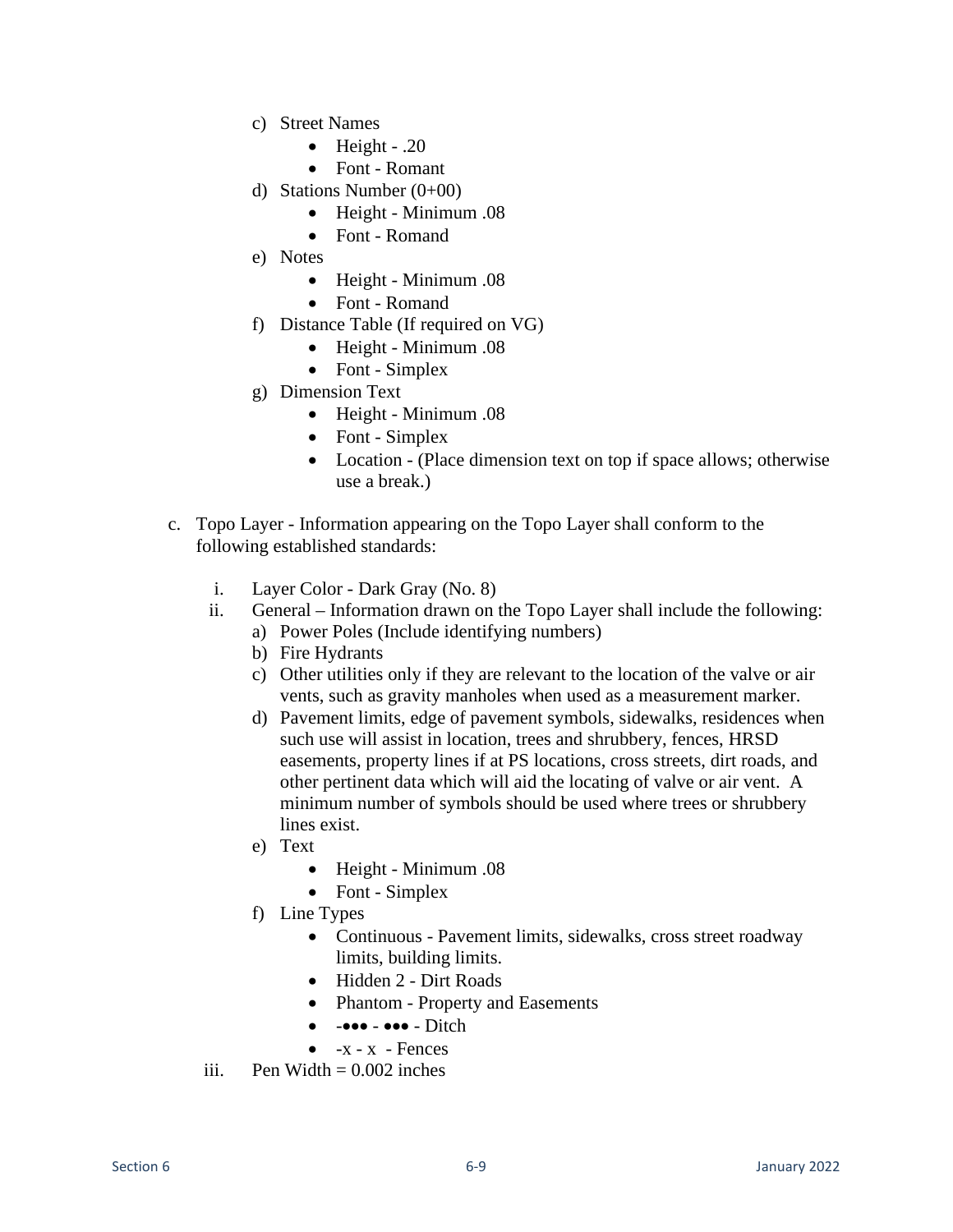- d. FM Layer Information appearing on the FM Layer shall conform to the following established standards:
	- i. Layer Color Green (No. 3)
	- ii. General Information drawn on the FM Layer shall include the following.
		- a) HRSD force mains, air vents, valves, other force mains which connect directly to valved outlets or tapping saddles, valve vaults, pipe encasements, leak detectors, cathodic protection symbols, and check valves.
		- b) Line type
			- HRSD FM Continuous Polyline
			- Other FM As indicated.
		- c) Line width
			- HRSD FM .047" (for largest diameter on VG sheet. Vary width where FM reduces in size.)
			- Others Size smaller than HRSD according to difference in diameter.
		- d) Symbols Standard HRSD symbols for valves, air vents, leak detectors, etc. Size valves relevant to diameter of force main.
	- iii. Pen Width  $= 0.016$  inches
- e. Detail Layer Information appearing on the Detail Layer will conform to the following established standards:
	- i. Layer Color White (No. 7)
	- ii. General
		- a) Information drawn on the Detail Layer should include:
			- If required, a more detailed drawing of connection to the HRSD force main showing fittings, changes in elevation, and any special related conditions.
			- Text related to the detail shall be drawn on the detail layer. Text shall be minimum .08".
		- b) Line Types as indicated in the above CAD Standards.
		- c) Font Romand (Use Simplex if contrast in style is necessary.)
	- iii. Pen Width  $= 0.012$  inches
- 4. Abbreviation, Fonts and Standard Symbols
	- a. Abbreviations The following list of abbreviations are required for use on all HRSD Valve Guides.

| Item Description            | Abbreviation |
|-----------------------------|--------------|
| Air Vent                    | AV           |
| <b>Asbestos Cement Pipe</b> | AC           |
| <b>Bulkhead</b>             | <b>Bhd</b>   |
| <b>Building</b>             | Bldg         |
| <b>Boulevard</b>            | Blyd         |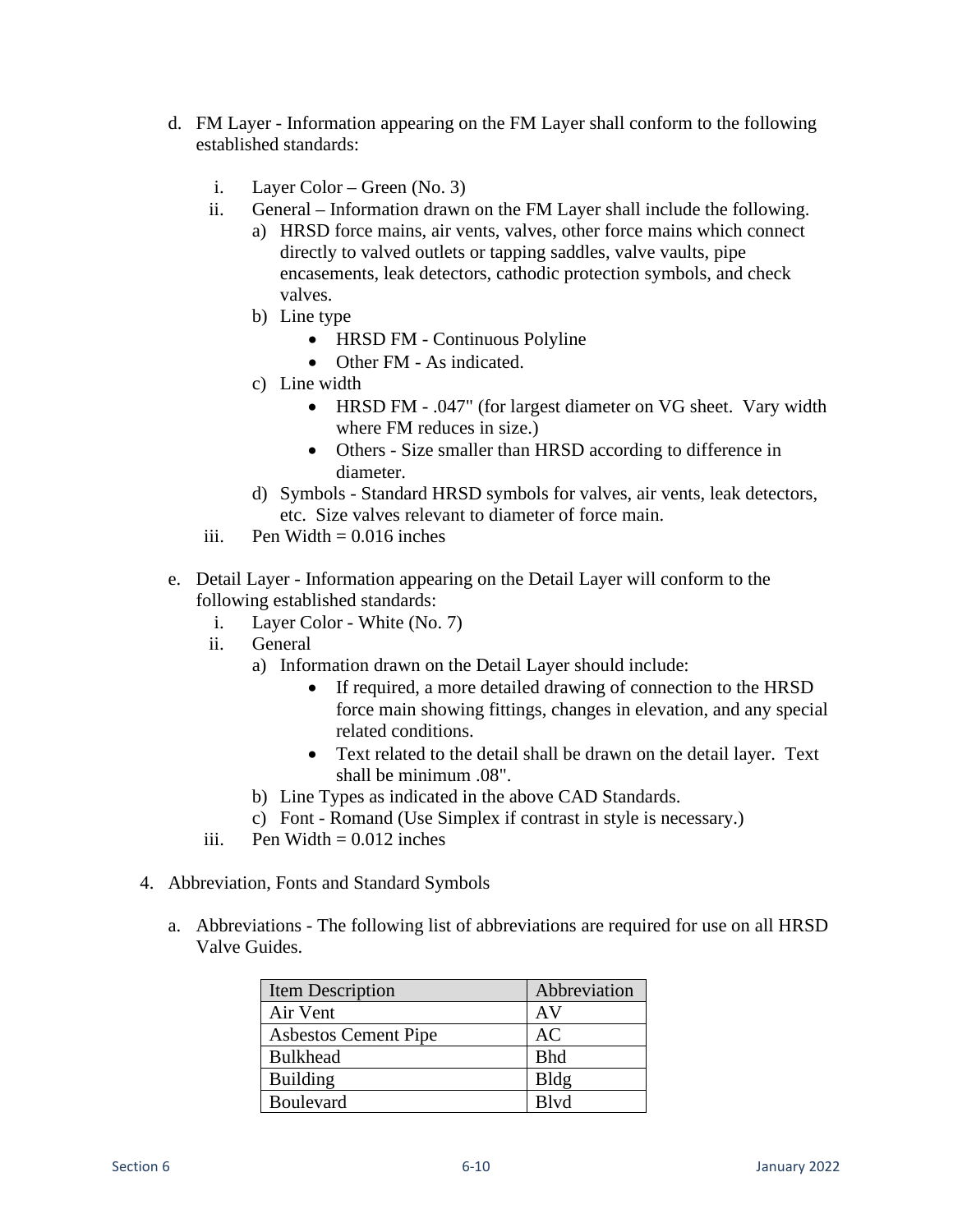| Item Description                      | Abbreviation |
|---------------------------------------|--------------|
| <b>Cast Iron</b>                      | <b>CI</b>    |
| <b>Cast Iron Mechanical Joint</b>     | <b>CIMJ</b>  |
| <b>Cable Antenna Television</b>       | <b>CATV</b>  |
| Chemical                              | Chem         |
| Clockwise                             | <b>CW</b>    |
| Concrete                              | Conc         |
| Corner                                | Cor          |
| Corporation                           | Corp         |
| Counterclockwise                      | <b>CCW</b>   |
| Center                                | Ctr          |
| <b>Concrete Pipe</b>                  | CP           |
| Department                            | Dept         |
| Department of Public Works            | <b>DPW</b>   |
| Diameter                              | Diam         |
| Drive                                 | Dr           |
| Ductile Iron                          | DI           |
| Ductile Iron Mechanical Joint         | <b>DIMJ</b>  |
| Fire Hydrant                          | <b>FH</b>    |
| Elevation                             | Elev         |
| Electric                              | Elec         |
| Flanged                               | Flg          |
| Force Main                            | <b>FM</b>    |
| <b>Interceptor Force Main</b>         | <b>IntFM</b> |
| Foot                                  | Ft           |
| Gallon                                | Gal          |
| Government                            | Govt         |
| Gravity                               | Grav         |
| Height                                | Hgt          |
| <b>High Density Polyethylene Pipe</b> | <b>HPDE</b>  |
| Highway                               | Hwy          |
| High School                           | HS           |
| Horizontal                            | Horz         |
| <b>Horizontal Gate Valve</b>          | <b>HGV</b>   |
| Inch                                  | In           |
| Invert                                | Inv          |
| <b>Light Pole</b>                     | LP           |
| Limit                                 | Lim          |
| Maximum                               | Max          |
| Mechanical                            | Mech         |
| <b>Mechanical Joint</b>               | MJ           |
| Mile                                  | Mi           |
| Minimum                               | Min          |
| <b>Outside Diameter</b>               | 0.D.         |
| Overhead Electric                     | <b>OHE</b>   |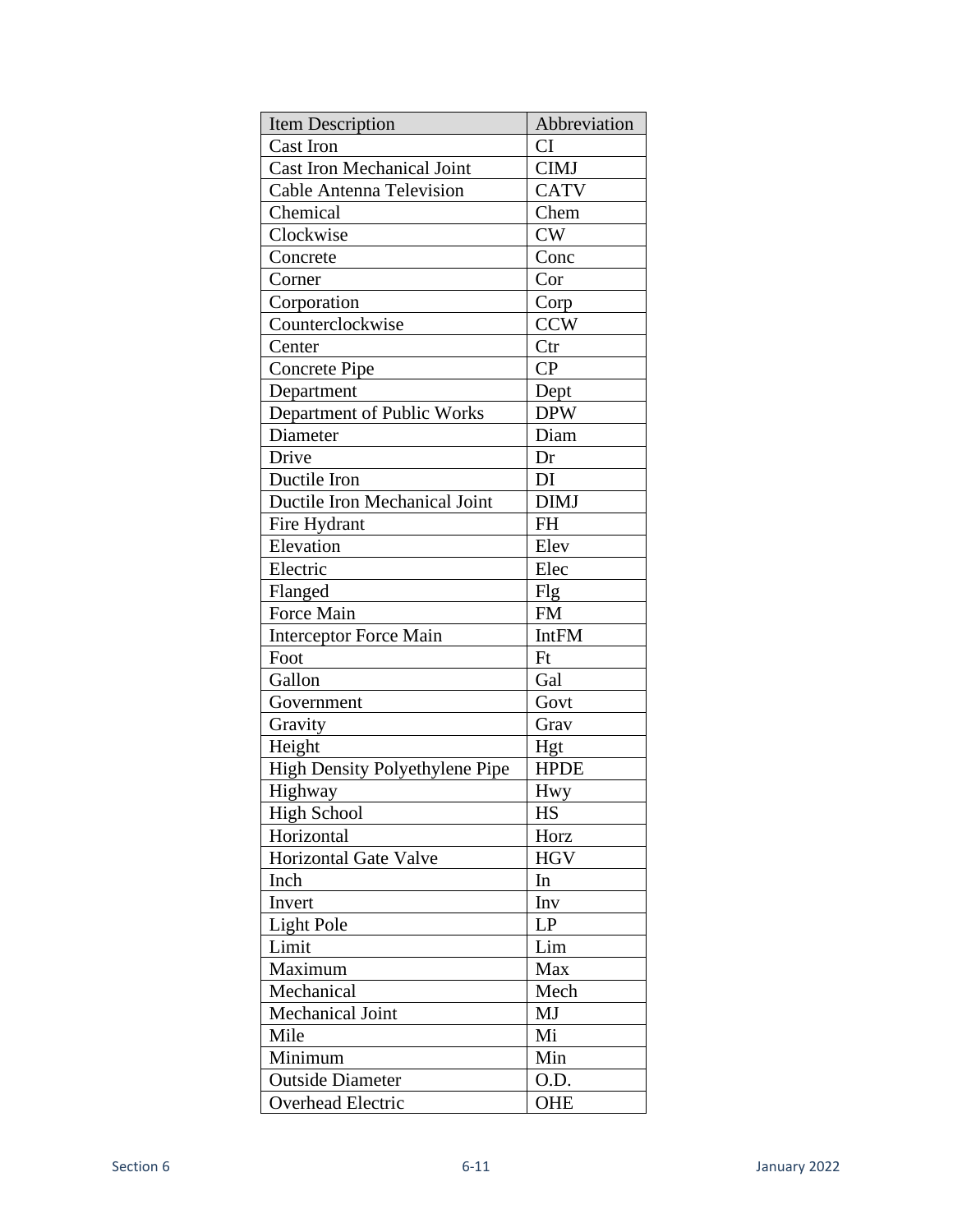| <b>Item Description</b>             | Abbreviation |
|-------------------------------------|--------------|
| Private                             | Priv         |
| Property                            | Prop         |
| Polyvinyl Chloride                  | <b>PVC</b>   |
| Power                               | Pwr          |
| Power Pole                          | PP           |
| <b>Reinforced Concrete</b>          | RC           |
| <b>Reinforced Concrete Cylinder</b> | <b>RCCP</b>  |
| Pipe                                |              |
| <b>Restrained Joint</b>             | RJ           |
| River                               | Riv          |
| Residence                           | Res          |
| Right Of Way                        | <b>ROW</b>   |
| Railway                             | Rwy          |
| Railroad                            | <b>RR</b>    |
| School                              | Sch          |
| <b>Sheet</b>                        | Sht          |
| <b>Station</b>                      | Sta          |
| <b>Steel Pipe</b>                   | <b>SP</b>    |
| <b>Welded Steel Pipe</b>            | <b>WSP</b>   |
| Surface                             | Sur          |
| Valve Guide                         | VG           |
| Vertical                            | Vert         |
| <b>Vertical Gate Valve</b>          | <b>VGV</b>   |
| Underground                         | U/G          |
| <b>Underground Electrical</b>       | <b>UGE</b>   |
| Without                             | W/O          |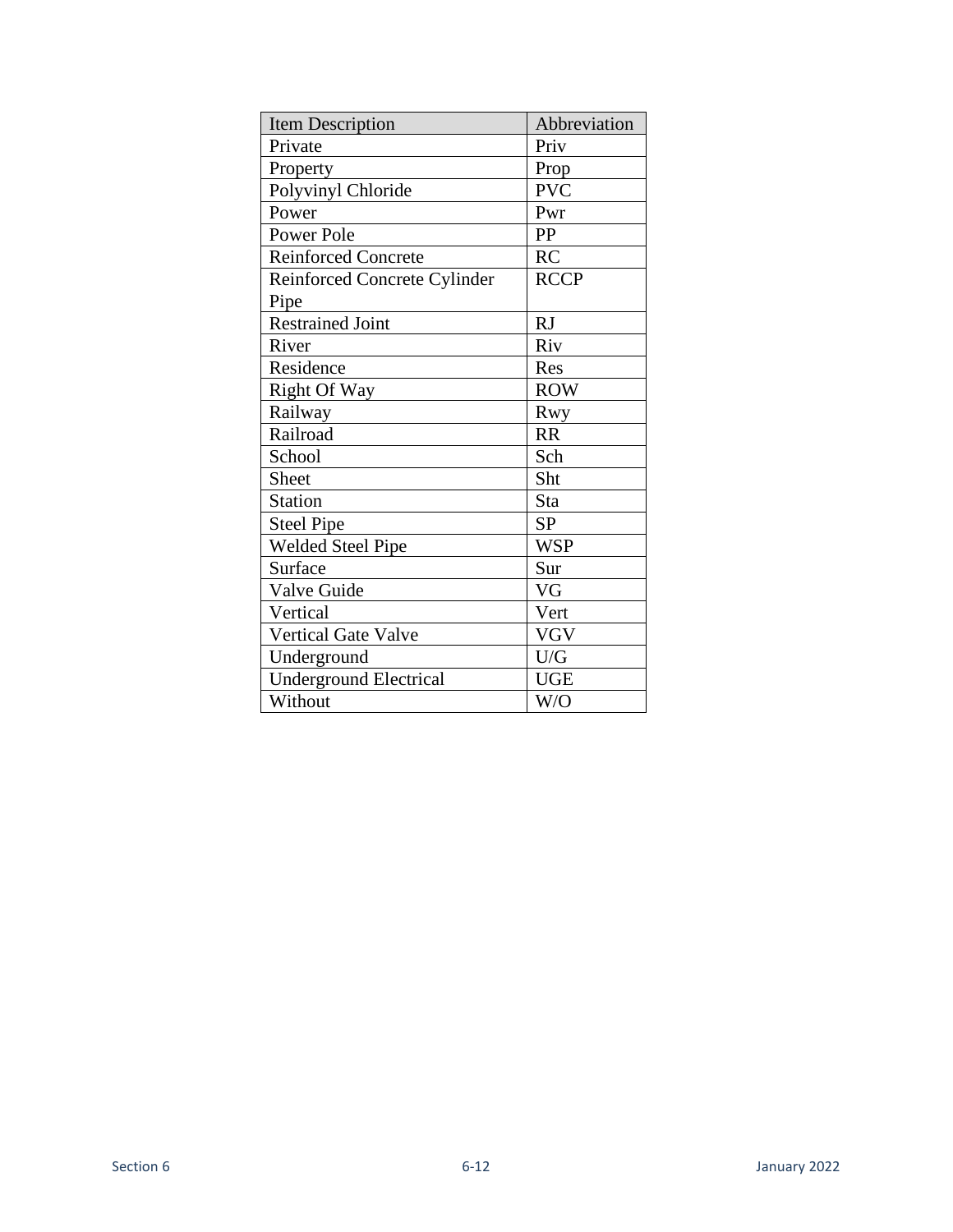# Exhibit A

## VALVE GUIDE FORMAT AND EXAMPLES

- 1. Standard Font
- 2. Valve Guide Example AT-1019
- 3. Valve Guide Example NA-3029
- 4. Valve Guide Example VIP-7012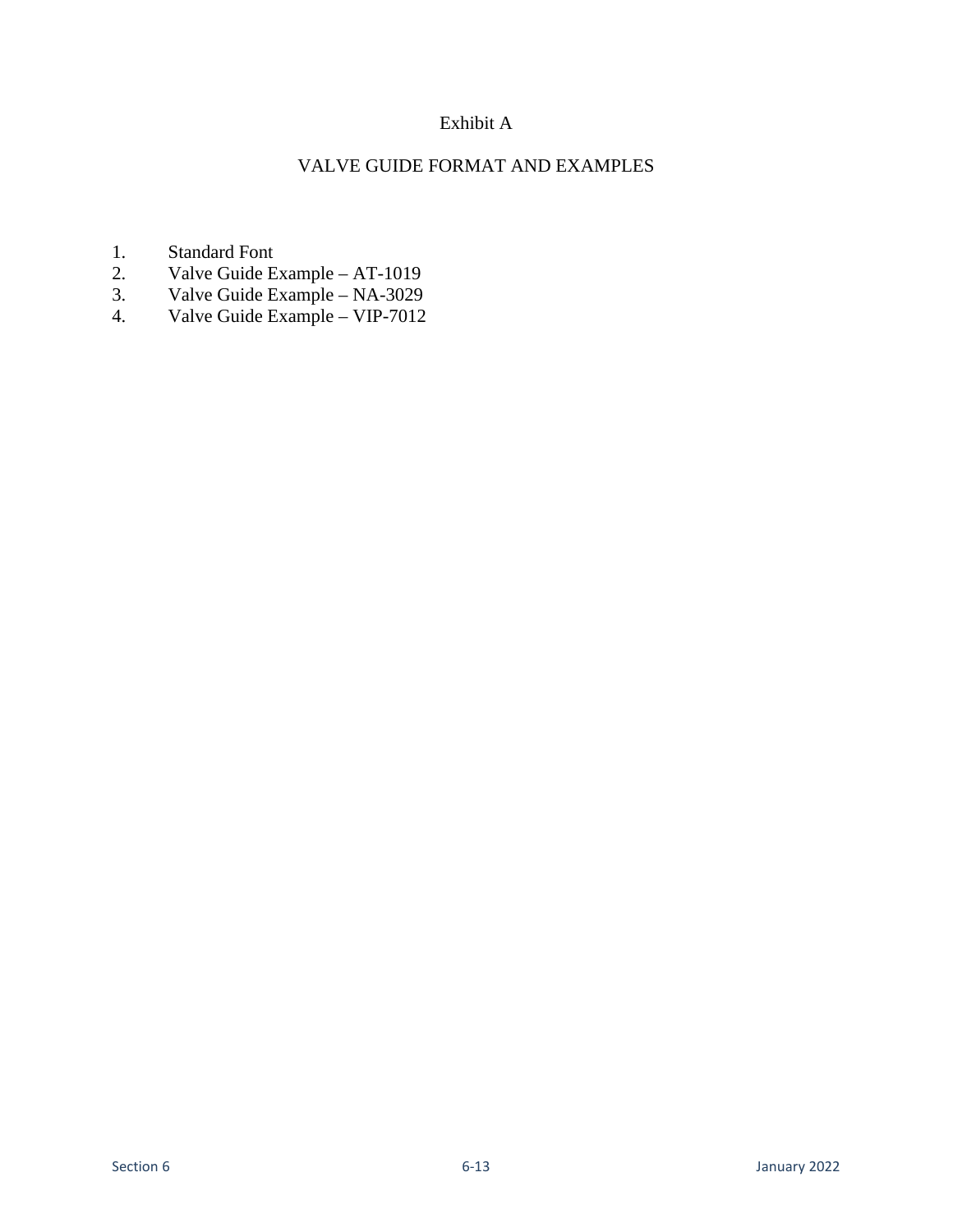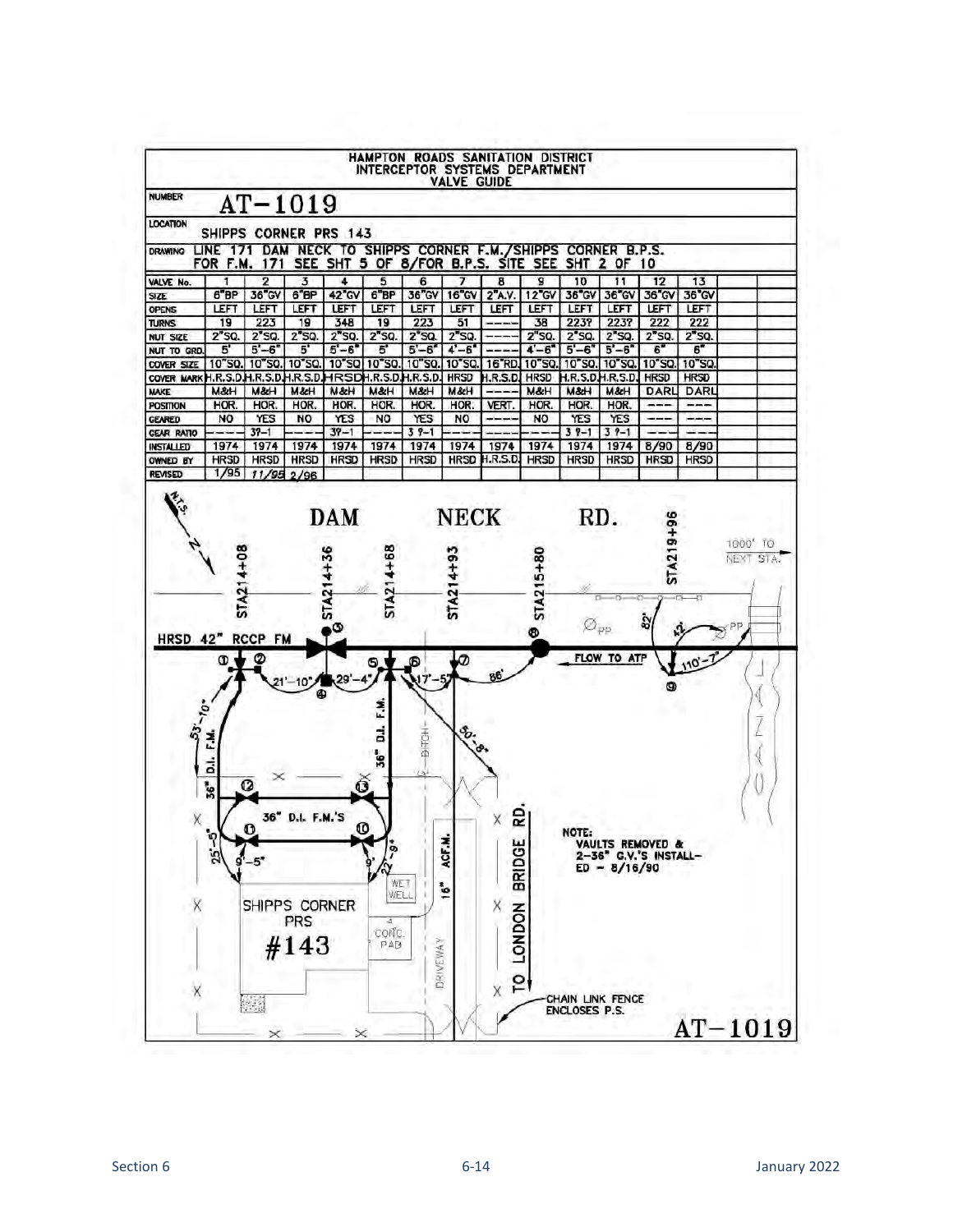